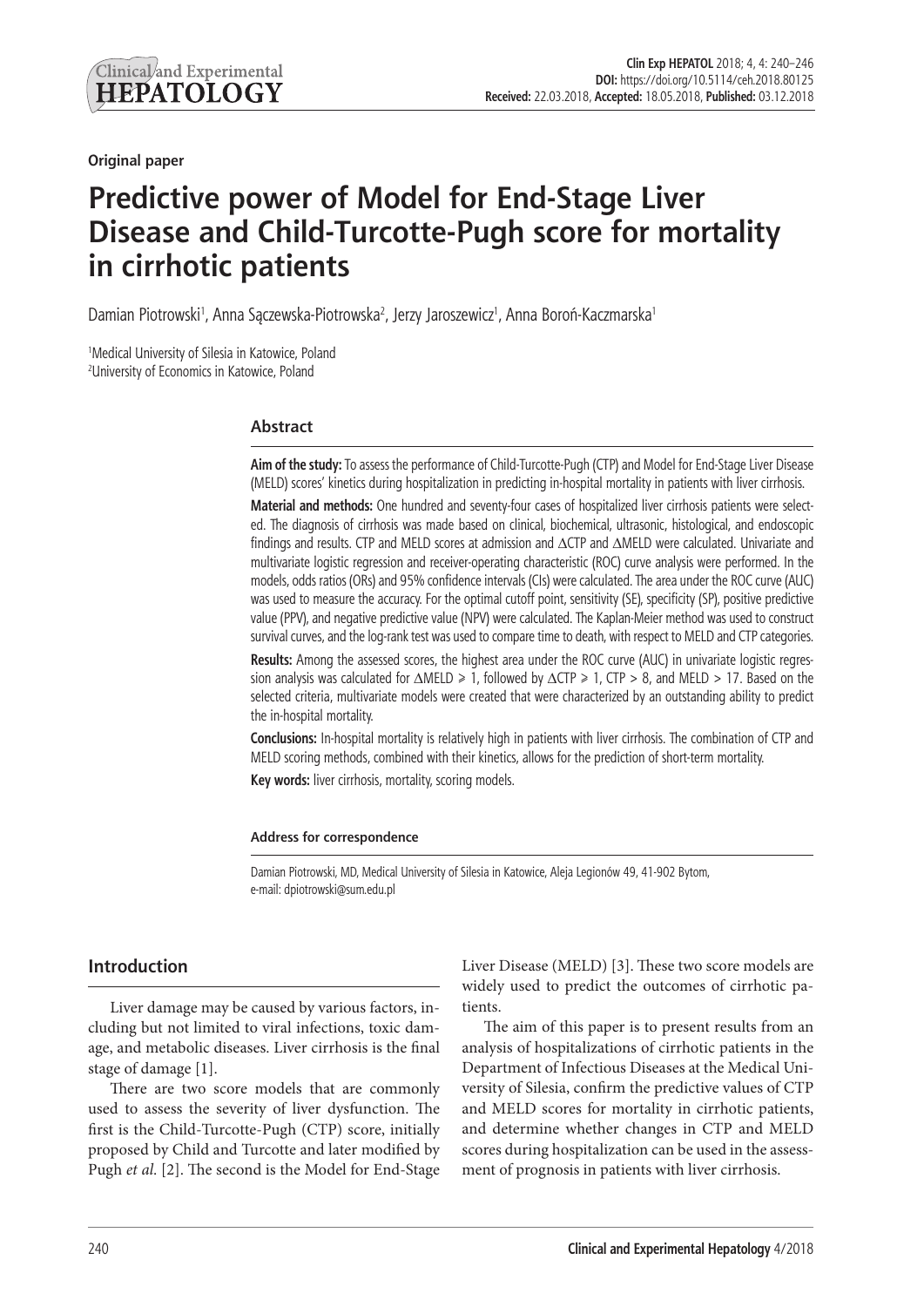## **Material and methods**

#### **Study design**

There were 174 hospitalizations between 2004 and 2016 in the Department of Infectious Diseases at the Medical University of Silesia, which were selected for inclusion in this case-control study. The only inclusion criterion was the diagnosis of liver cirrhosis. The diagnosis of cirrhosis was confirmed based on clinical, biochemical, ultrasonic, histological, and endoscopic findings and results. The total number of patients included was 138. Most of them were hospitalized only once in the study period; however, 14 patients were admitted twice, four were admitted three times, two were admitted four times, and two were admitted five times to the hospital. To compare the mortality, two control groups were selected, and matched for age and sex with respect to the observed patients. The first control group consisted of patients with hepatitis (viral, autoimmune, NASH, or cryptogenic) but not cirrhosis, and the second control group included other hospitalized patients without a diagnosis of liver disease.

The study was approved by the Ethics Committee of the Medical University of Silesia.

## **Data collection**

After identifying the study and the control groups, the data from hospital discharge cards were analyzed. Outcomes of interest were patient death and discharge. However, laboratory tests were also taken into consideration, especially parameters (both laboratory and clinical) that were deemed crucial for the MELD score and CTP classification.

#### **Prognostic scores**

The CTP score consists of three objective symptoms of liver failure (serum bilirubin and albumin concentration and prothrombin time) and two subjective symptoms (presence of ascites and encephalopathy). The CTP score ranges between 5 and 15 points, wherein three classes are distinguished: class A (5 to 6 points), class B (7 to 9 points), and class C (10 to 15 points). CTP was calculated as described by Pugh *et al*. [1].

MELD score is determined by three laboratory test results (serum bilirubin, creatinine concentration, and international normalized ratio – INR). This scoring model is the most commonly used method in the evaluation of patients with liver disease for transplantation. The formula for MELD score is:

 $9.57 \times \ln$  (creatinine) + 3.78  $\times \ln$  (total bilirubin) +  $11.2 \times \ln(\text{INR}) + 6.43$ 

where creatinine and bilirubin concentrations are represented in mg/dl, and the computed score is rounded to the nearest integer. If any of the laboratory parameters are lower than 1.0, the score should be set to 1.0 for input so that the formula will avoid generating a negative score. The maximum MELD score is 40. Any results higher than 40 are adjusted to 40 [2].

The samples for testing were collected from all patients within 24 hours of admission. To evaluate the changes in CTP and MELD scores, another set of samples was collected within a week after admission.

## **Statistical methods**

All statistical analyses were calculated using STATISTICA (StatSoft, Inc., Tulsa, OK, USA) [4] and R (R Foundation for Statistical Computing, Vienna, Austria) [5] with gmodels [6], OptimalCutpoints [7], survival [8], and verification (NCAR – Research Applications Laboratory) [9] packages.

Univariate and multivariate logistic regression and receiver-operating characteristic (ROC) curve analysis were performed. In the models, odds ratios (ORs) and 95% confidence intervals (CIs) were calculated. The factors in the models were deemed significant when the p value was less than 0.05. The area under the ROC curve (AUC) was used to measure the accuracy. The optimum cutoff point was identified as the closest point on the ROC curve  $(0.1)$ . For the optimal cutoff point, sensitivity (SE), specificity (SP), positive predictive value (PPV), and negative predictive value (NPV) were calculated. The Kaplan-Meier method was used to construct survival curves, and the log-rank test was used to compare time to death, with respect to MELD and CTP categories.

# **Results**

## **Clinical characteristics of patients**

The clinical characteristics of the selected patients are described in Table 1. The mean age of the participants in the study group was 59.2 years, and 52.9% were men, with a mean body mass index (BMI) of 27.7 kg/m<sup>2</sup>. The mean CTP score in the cirrhotic patients was 8.5 (5.8 and 5.5 in the control groups, respectively) and the mean MELD score was 15.0 (8.8 and 7.0 in the first and second control group, respectively). The increased activity of alanine aminotransferase (ALT) in control group 1 was a result of acute hepatitis B (three cases), acute toxic liver damage (two cases), and exacerbation of autoimmune hepatitis (AIH) (one case). Those six patients were characterized by an ALT activity of 800 U/l or more.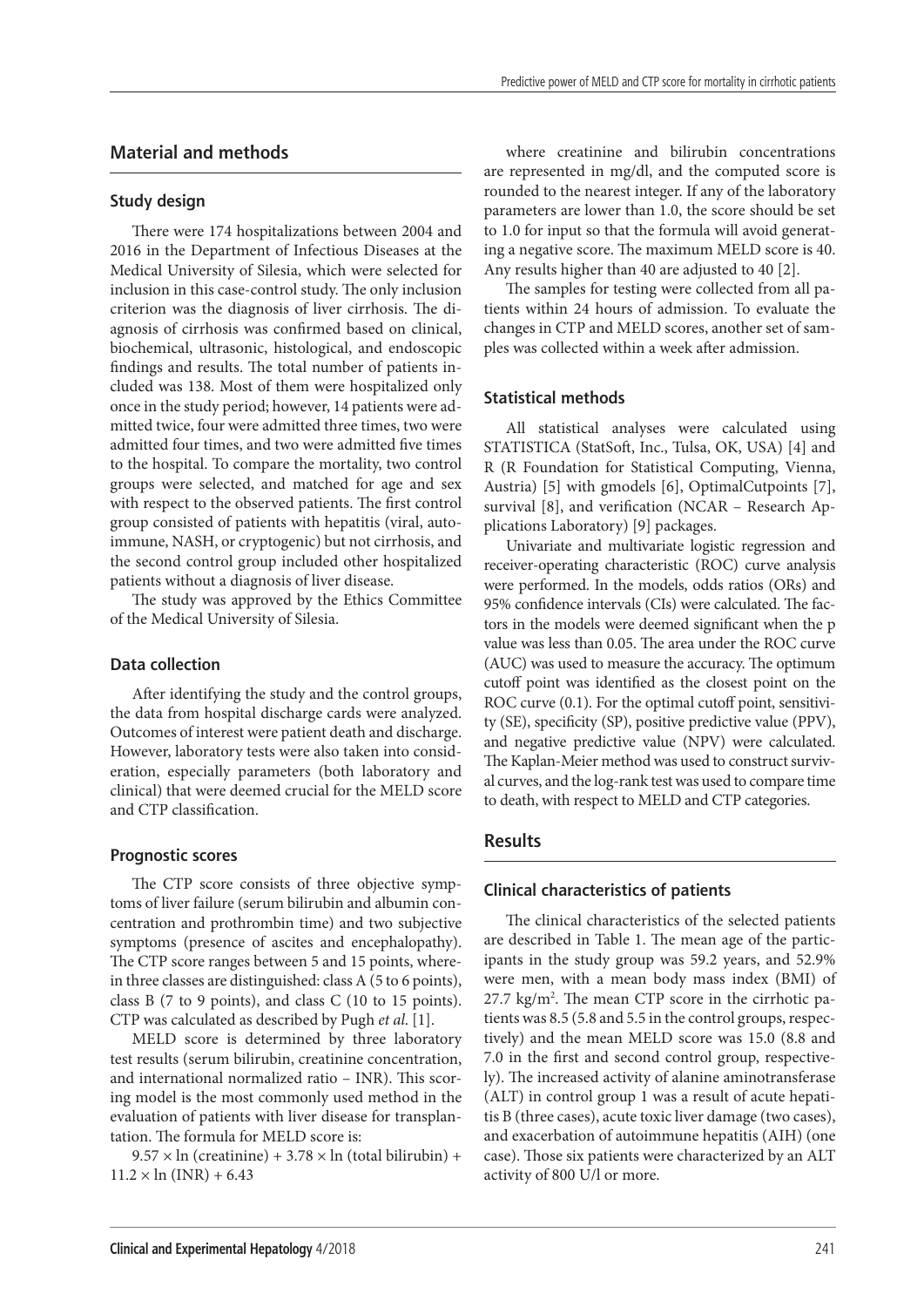|                                         | Liver cirrhosis group<br>$(n = 174)$ | Control group 1 (hepatitis)<br>$(n = 53)$ | Control group 2 (no liver damage)<br>$(n = 53)$ |
|-----------------------------------------|--------------------------------------|-------------------------------------------|-------------------------------------------------|
| Age [years] <sup>1</sup>                | 59.2 (11.0)                          | 54.7 (14.0)                               | 54.0 (17.1)                                     |
| Males <sup>2</sup>                      | 92 (52.9%)                           | 28 (52.8%)                                | 28 (52.8%)                                      |
| BMI [ $kg/m2$ ] <sup>1</sup>            | 27.7(5.4)                            | 27.1(4.7)                                 | 26.4(4.8)                                       |
| ALT $[U/1]$ <sup>1</sup>                | 91.0 (139.6)                         | 200.2 (412.2)                             | 42.1 (91.3)                                     |
| bilirubin [µmol/l] <sup>1</sup>         | 65.9 (93.2)                          | 52.6 (79.3)                               | 9.6(5.4)                                        |
| Albumin $\lceil q/ \rceil$ <sup>1</sup> | 31.6(6.7)                            | 39.0 (5.9)                                | 36.8(4.4)                                       |
| Creatinine [µmol/l] <sup>1</sup>        | 84.4 (47.6)                          | 62.3 (14.5)                               | 62.9 (12.3)                                     |
| INR <sup>1</sup>                        | 1.49 (1.38)                          | 1.02(0.14)                                | 1.12(0.36)                                      |
| CTP <sup>1</sup>                        | 8.5(2.2)                             | 5.8(1.2)                                  | 5.5(0.7)                                        |
| MELD <sup>1</sup>                       | 15.0(6.5)                            | 8.8(3.9)                                  | 7.0(1.0)                                        |

**Table 1.** Characteristics of selected patients

*1 mean (standard deviation), 2 number (percentage)*

*BMI – body mass index; ALT – alanine aminotransferase; CTP – Child-Turcotte-Pugh; INR – international normalized ratio; MELD – Model for End-Stage Liver Disease*

The reasons for onset of liver cirrhosis varied; however, most of the analyzed patients were cirrhotic due to viral infections: HCV infection was the basis of the liver cirrhosis in 57.8%, HBV infection in 18.4%, alcohol liver cirrhosis in 10.3%. The remaining cases of cirrhosis were caused by autoimmune hepatitis, primary biliary cirrhosis, non-alcoholic steatohepatitis or the origin of the disease remained unknown.

Regardless of the etiology, the subjects were divided according to CTP classification (class A 20.2%, class B 49.1%, class C 30.7%) and MELD score (6 to 12 points: 39.1%, 13 to 18 points: 38.4%, 19 to 24 points: 14.5%, 25 to 30 points: 5.1%, 31 points or above: 2.9%). During the period of all 174 hospitalizations, 20 (11.5%) patients died. There were no deceased patients in either control group (20 vs.  $0, p = 0.005$ ).

Whether disease progress affects mortality was also taken into consideration during this study. Nevertheless, whether CTP classification or MELD score was used, the more severe the cirrhosis was, the worse was the prognosis. Among the patients with enough data to evaluate CTP class, 15 died (10 in CTP class C, five in CTP class B). Table 2 shows the mortality in the various CTP classes.

In general, the mortality was higher in patients with more advanced liver disease; however, it is worth mentioning that a significantly higher death rate occurred in patients with decompensated liver disease than in those with compensated cirrhosis (CTP C vs. CTP A 28.6% vs. 0%,  $p = 0.003$ ). The difference between the CTP A and CTP B groups was not statistically significant (8.9% vs. 0%,  $p = 0.07$ ).

As expected, MELD score was found to be associated with mortality. The relevance of MELD score in mortality was observed in patients with a score of 13 or above.

Cirrhotic patients are at risk of death during the course of their disease. The in-hospital mortality was 11.5% (20 of 174 hospitalizations) in the cirrhotic group, while there was no occurrence of death during hospitalization in either control group (*p* = 0.005). The probability of death increased among cirrhotic patients with the increase in the severity of liver failure.

Although the clinical course of liver cirrhosis varies depending on the etiology, the comparison of mortality in different etiologies was not statistically significant. The mortality of cirrhotic patients was 10% in HCV-infected patients, 15.6% in HBV-infected patients  $(p = 0.3828)$ , 22.2% in alcoholic liver disease  $(p = 0.1399)$  and 10% in the AIH subgroup ( $p = 0.4184$ ). It was taken into consideration whether comorbidities played a role in mortality of cirrhotic patients. Among patients diagnosed with hypertension, diabetes, coronary heart disease and obesity mortality was 5.6%, 5.7%, 11.1% and 11.5% respectively. It must be noted that no statistical significance was found. Therefore the following analyses of mortality did not take into consideration the etiology of liver cirrhosis or comorbidities.

Among patients with calculated MELD scores, the mortality rate increased from 3.7% for those with an  $MELD score \le 12$ , through 13.2% (MELD score between 13 and 18, *p* = 0.04) and 35.0% (MELD score between 19 and 24) to 42.6% (MELD score ≥ 25, *p* < 0.001).

In the logistic regression models, dichotomized variables (MELD score, ΔMELD, CTP score, and ΔCTP) were used to predict the probability of mortality in cirrhotic patients.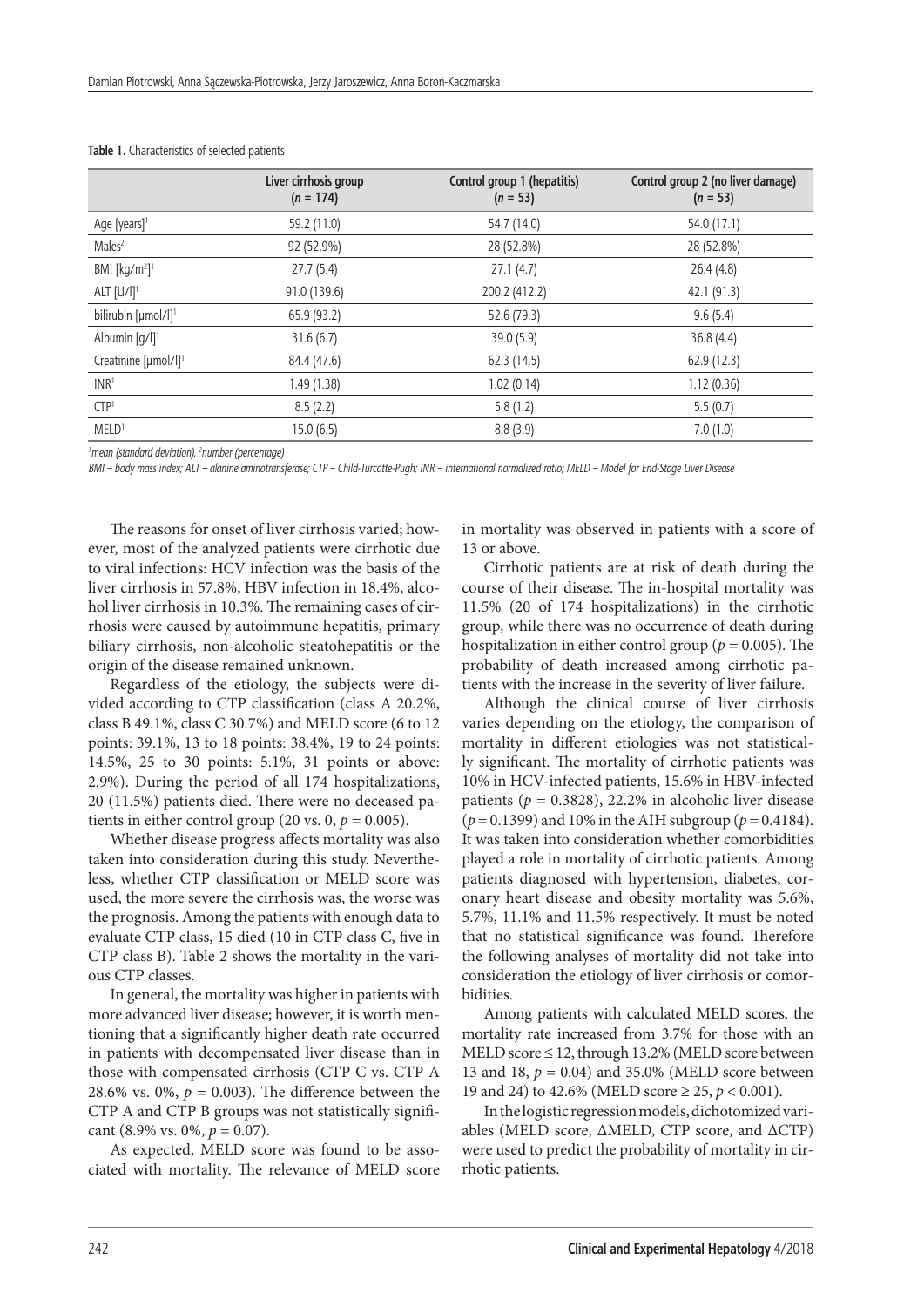| Univariate logistic regression analysis            |           |                                                    |            |                                          |  |  |  |  |  |
|----------------------------------------------------|-----------|----------------------------------------------------|------------|------------------------------------------|--|--|--|--|--|
| Variable                                           | <b>OR</b> | 95% CI                                             | $p$ -value | <b>AUC</b>                               |  |  |  |  |  |
| MELD score $> 16$                                  | 3.74      | 1.38-10.13                                         | 0.010      | 0.655                                    |  |  |  |  |  |
| MELD score $>17$                                   | 5.17      | 1.90-14.22                                         | 0.001      | 0.684                                    |  |  |  |  |  |
| MELD score $> 18$                                  | 5.19      | 1.88-14.33                                         | 0.002      | 0.675                                    |  |  |  |  |  |
| MELD score > 19                                    | 4.46      | 1.61-12.36                                         | 0.004      | 0.653                                    |  |  |  |  |  |
| MELD score $> 20$                                  | 6.24      | 2.18-17.85                                         | 0.001      | 0.674                                    |  |  |  |  |  |
| MELD score $> 21$                                  | 4.76      | 1.59-14.23                                         | 0.005      | 0.630                                    |  |  |  |  |  |
| MELD score $> 22$                                  | 3.51      | 1.06-11.58                                         | 0.040      | 0.585                                    |  |  |  |  |  |
| $\triangle \text{MELD} \geq 1$                     | 22.80     | 4.37-118.84                                        | < 0.001    | 0.824                                    |  |  |  |  |  |
| $\triangle \text{MELD} \geq 2$                     | 17.50     | 4.14-73.93                                         | < 0.001    | 0.795                                    |  |  |  |  |  |
| $\triangle \text{MELD} \geq 3$                     | 15.48     | 3.69-64.86                                         | < 0.001    | 0.769                                    |  |  |  |  |  |
| CTP score $> 8$                                    | 21.54     | 2.72-170.35                                        | 0.004      | 0.770                                    |  |  |  |  |  |
| CTP score $> 9$                                    | 5.92      | 1.85-18.99                                         | 0.003      | 0.707                                    |  |  |  |  |  |
| $CTP$ score $> 10$                                 | 5.79      | 1.80-18.65                                         | 0.003      | 0.668                                    |  |  |  |  |  |
| $CTP$ score $> 11$                                 | 20.78     | 5.00-86.38                                         | < 0.001    | 0.713                                    |  |  |  |  |  |
| $CTP$ score $> 12$                                 | 24.25     | 4.15-141.56                                        | < 0.001    | 0.657                                    |  |  |  |  |  |
| $\triangle CTP \geq 1$                             | 19.43     | 3.38-111.81                                        | < 0.001    | 0.815                                    |  |  |  |  |  |
| $\triangle CTP \ge 2$                              | 4.44      | 0.25-77.96                                         | 0.307      | 0.538                                    |  |  |  |  |  |
|                                                    |           | Multivariate logistic regression analysis: Model 1 |            |                                          |  |  |  |  |  |
| $CTP$ score $> 8$                                  | 74.91     | 4.13-1357.62                                       | 0.004      | $AUC = 0.908$<br>$95\%$ CI = 0.808-1.008 |  |  |  |  |  |
| $\triangle \text{MELD} \geq 1$                     | 97.32     | 7.95-1191.51                                       | < 0.001    | p < 0.001                                |  |  |  |  |  |
| Multivariate logistic regression analysis: Model 2 |           |                                                    |            |                                          |  |  |  |  |  |
| CTP score $> 8$                                    | 74.29     | 2.97-1858.49                                       | 0.009      | $AUC = 0.941$                            |  |  |  |  |  |
| $\triangle \text{MELD} \geq 1$                     | 11.90     | 0.53-266.07                                        | 0.118      | $95\%$ CI = 0.862-1.020<br>p < 0.001     |  |  |  |  |  |
| $\triangle CTP \geq 1$                             | 13.20     | 0.63-276.12                                        | 0.096      |                                          |  |  |  |  |  |
| Multivariate logistic regression analysis: Model 3 |           |                                                    |            |                                          |  |  |  |  |  |
| $CTP$ score $> 8$                                  | 64.12     | 2.21-1861.08                                       | 0.015      | $AUC = 0.956$                            |  |  |  |  |  |
| $\triangle \text{MELD} \geq 1$                     | 14.57     | 0.53-396.80                                        | 0.112      | $95\%$ CI = 0.899-1.014<br>p < 0.001     |  |  |  |  |  |
| MELD score $> 17$                                  | 2.67      | $0.14 - 51.11$                                     | 0.514      |                                          |  |  |  |  |  |
| $\triangle CTP \geq 1$                             | 15.93     | 0.63-400.08                                        | 0.092      |                                          |  |  |  |  |  |

**Table 2.** Variables associated with fatality – univariate and multivariate logistic regression analysis

In univariate analysis (Table 2), the best predictive power (using AUC) was found for the following models: MELD score > 17,  $\triangle MELD \ge 1$ , CTP score > 8, and ∆CTP ≥ 1. Patients with MELD score > 17 had a significantly higher case-fatality rate than those with MELD score  $\leq 17$  (OR = 5.17, 95% CI = 1.90-14.22). The patient mortality rate was significantly higher in cases with  $\triangle \text{MELD} \geq 1$  than in those with  $\triangle \text{MELD} < 1$ (OR = 22.80, 95% CI = 4.37-118.84, *p* < 0.001). A CTP score  $> 8$  was associated with a significantly higher mortality rate (OR = 21.54, 95% CI = 2.72-170.35,  $p = 0.004$ ). Additionally, patients with  $\Delta CTP \geq 1$ 

had a significantly higher case-fatality rate than those with  $\triangle$ CTP < 1 (OR = 19.43, 95% CI = 3.38-111.81, *p* < 0.001). The highest AUC estimate was for the model with ∆MELD ≥ 1 (AUC = 0.824, 95% CI = 0.713-0.936,  $p < 0.001$ ), which reflects an excellent ability to discriminate. The lowest AUC estimate was found for models with a MELD score > 17.

In multivariate analysis with two variables (Table 2, Model 1), the model with CTP score > 8 and ∆MELD ≥ 1 had the best ability to predict the probability of mortality (high value of AUC), and the variables were statistically significant. Patients with CTP score > 8 had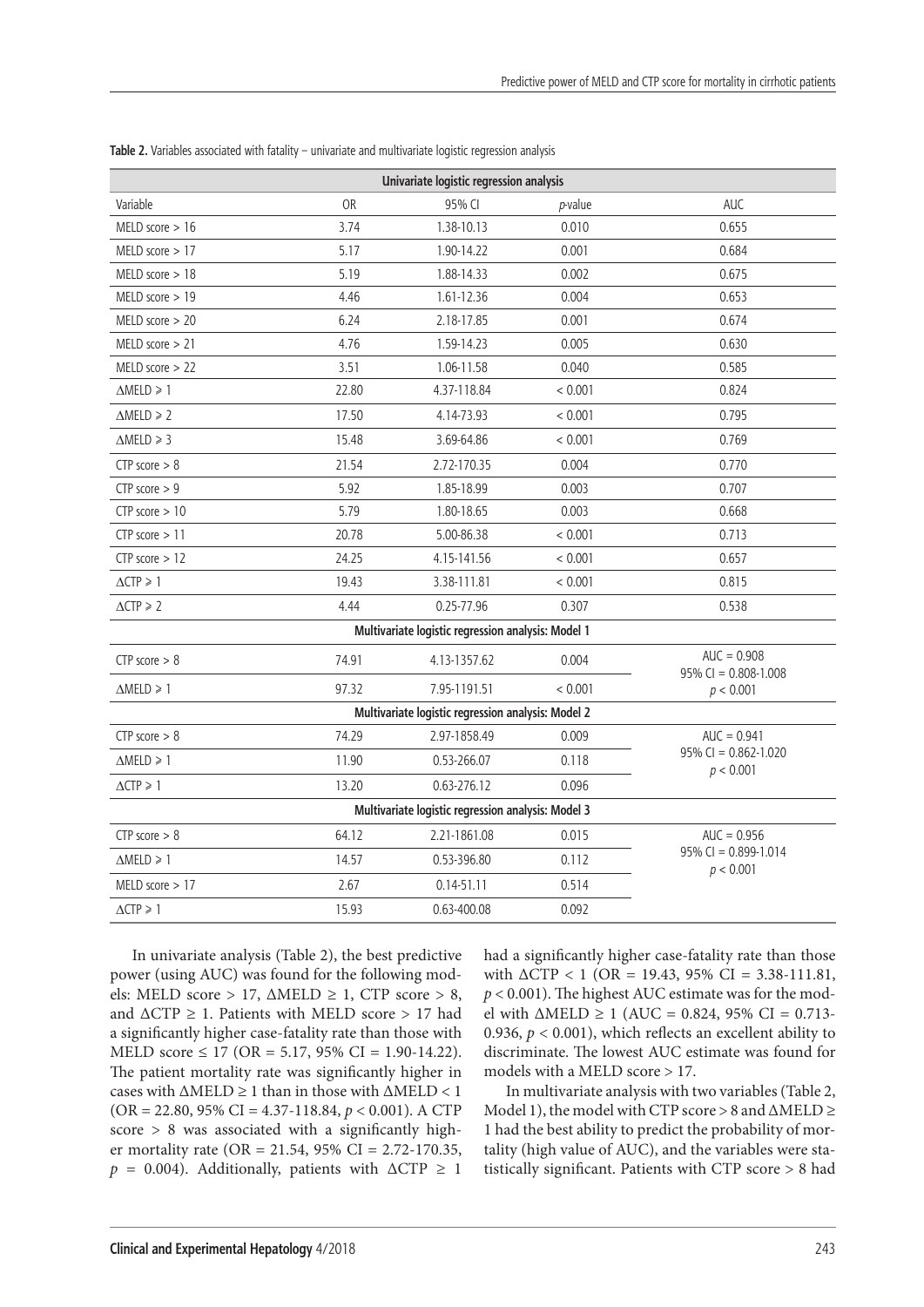

a significantly higher case-fatality risk than those with CTP score  $\leq 8$  (OR = 74.91, 95% CI = 4.13-1357.62,  $p = 0.004$ ). Also, patients with  $\triangle \text{MELD} \geq 1$  had a significantly higher case-fatality risk than those with  $\triangle \text{MELD} < 1$  (OR = 97.32, 95% CI = 7.95-1191.51,  $p < 0.001$ ). The optimum cutoff point for predicting mortality risk was 0.9018 with an SE of 75.00%, SP of 97.73%, PPV of 90.00%, and NPV of 93.48%. The AUC estimate for the model was 0.908 (95% CI =  $0.808 - 1.008$ ,  $p < 0.001$ ). Therefore, the model has an outstanding ability to discriminate. In terms of AUC, the multivariate analysis with three variables (Table 2, Model 2) had the best results with CTP score > 8,  $\triangle \text{MELD} \geq 1$  and  $\triangle \text{CTP} \geq 1$ , but only CTP score > 8 was significantly associated with mortality (OR = 74.29, 95% CI = 2.970-1858.49,  $p = 0.009$ ). The AUC of the prediction rule was 0.941 (95% CI: 0.862-1.020, *p* < 0.001). In multivariate analysis with all four variables (Table 2, Model 3), only CTP score > 8 was significantly associated with mortality (OR = 64.12, 95% CI = 2.21-1861.08,  $p = 0.015$ ). The AUC estimate for the model with all variables was 0.956 (95% CI = 0.899-1.014, *p* < 0.001). The ROC curves for the three considered models (with two, three, and four variables, respectively) indicated that their accuracy was better than that of the models with one variable:  $\triangle CTP \ge 1$  and MELD score > 17 (Fig. 1).

Models with CTP score > 8 (as a single factor and combined with ∆MELD ≥ 1) had the best SE, SP, PPV, and NPV values. The highest SE and NPV were in the CTP score > 8 model (SE =  $93.33\%$ , NPV =  $98.36\%$ ; cutoff point = 0.7700). The highest SP and PPV were observed in the model with CTP score > 8 and  $\triangle \text{MELD} \ge 1$  (SP = 97.73%, PPV = 90.00%, cutoff point = 0.9018). Results are shown in Table 3.

Kaplan-Meier survival curves were estimated for MELD scores  $> 17$  ( $p = 0.019$ ), CTP scores  $> 8$ ( $p = 0.029$ ),  $\triangle \text{MELD} < 1$  ( $p < 0.001$ ), and  $\triangle \text{CTP} < 1$  $(p < 0.001)$ . The higher score values were correlated with a lower survival (Fig. 2).

## **Discussion**

Both CTP and MELD scales have the ability to discriminate between patients with a higher or lower risk of in-hospital mortality. The MELD score has a predictive value for in-hospital mortality in cirrhotic patients, regardless of liver damage etiology [10, 11]. The CTP score also is known to have predictive significance in short-term and medium-term mortality evaluations in patients with liver cirrhosis [11]. As reported by Samada *et al*. [12], on comparing CTP to the MELD scale, CTP was found to be more accurate in discriminating patients with liver cirrhosis than the MELD score in

Table 3. Sensitivity, specificity, positive predictive value, and negative predictive value for prediction of mortality determined by logistic regression

| <b>Variable</b>                                                                                              | Cutoff point* | <b>SE</b> | <b>SP</b> | <b>PPV</b> | <b>NPV</b> |
|--------------------------------------------------------------------------------------------------------------|---------------|-----------|-----------|------------|------------|
| MELD score $>17$                                                                                             | 0.3056        | 57.89     | 78.99     | 30.56      | 92.16      |
| $\triangle \text{MELD} \geq 1$                                                                               | 0.5455        | 85.71     | 79.17     | 54.55      | 95.00      |
| $CTP$ score $> 8$                                                                                            | 0.7700        | 93.33     | 60.61     | 26.42      | 98.36      |
| $\Lambda$ CTP $\geq 1$                                                                                       | 0.5333        | 80.00     | 82.93     | 53.33      | 94.44      |
| 2 variables (CTP score $> 8 + \Delta \text{MELD} \ge 1$ )                                                    | 0.9018        | 75.00     | 97.73     | 90.00      | 93.48      |
| 3 variables (CTP score > $8 + \Delta \text{MELD} \ge 1 + \Delta \text{CTP} \ge 1$ )                          | 0.1550        | 90.00     | 84.62     | 60.00      | 97.06      |
| 4 variables (CTP score > $8 + \Delta \text{MELD} \ge 1 + \text{MELD score} > 17 + \Delta \text{CTP} \ge 1$ ) | 0.1565        | 90.00     | 84.62     | 60.00      | 97.06      |

*SE – sensitivity; SP – specificity; PPV – positive predictive value; NPV – negative predictive value*

*\*Cutoff point means the classification threshold probability. The probability is used to classify patients as surviving (the probability less than this critical value) or non-surviving (the probability equal to or more than the cutoff point) in a logistic regression.*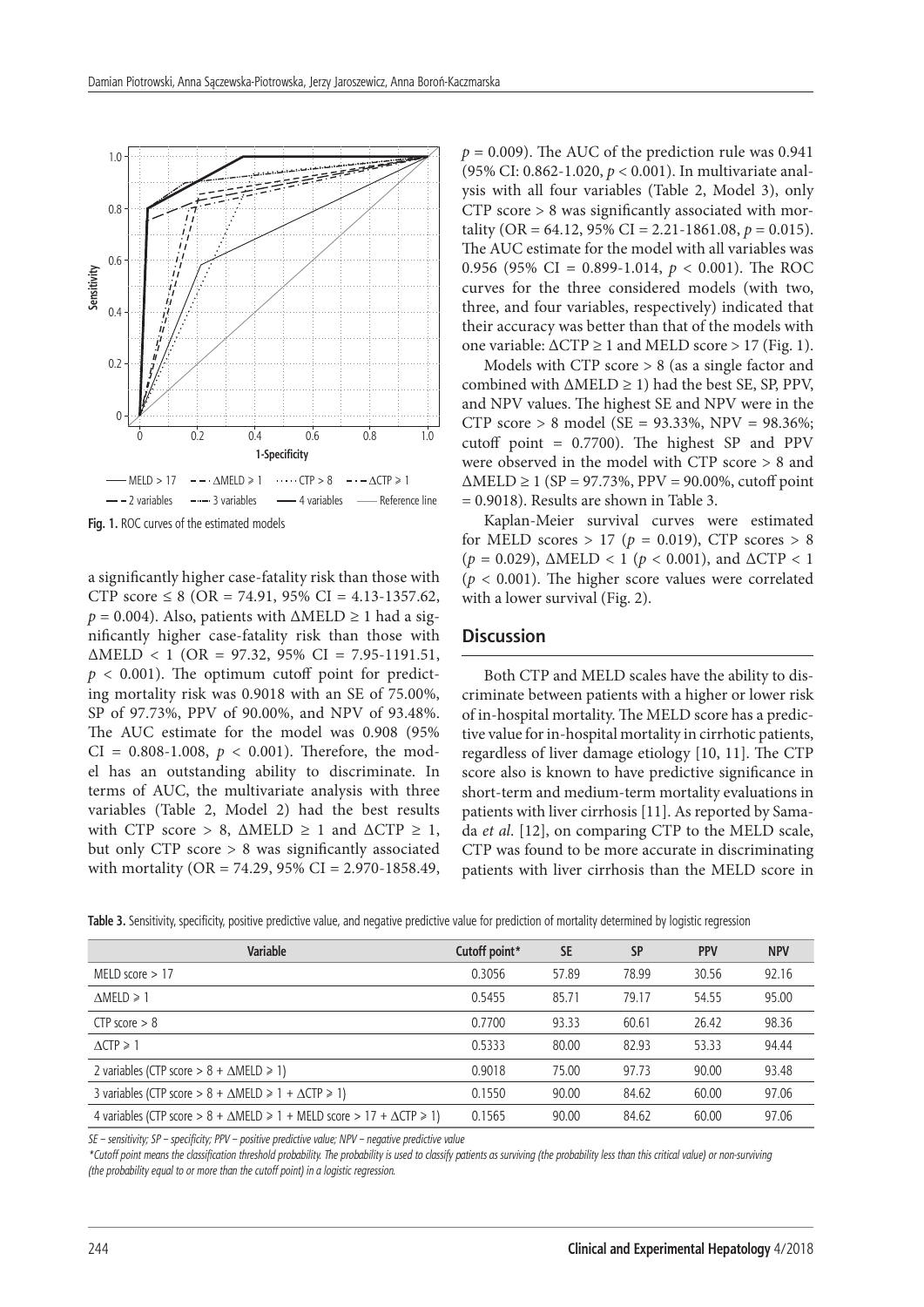

univariate logistic regression analysis (OR 21.54, AUC 0.770 vs. OR 5.17, AUC 0.684). These two scales are often presented as methods to show the long-term survival rate (where CTP seems to have a more predictive value than MELD); however, there are studies [12, 13] suggesting that the MELD score has an advantage over the CTP scale in evaluating short-term survival rate [13]. Nevertheless, it should be noted that the results from this study do not confirm that MELD as a single score has a better discrimination value than CTP. In addition, this study focused on in-hospital (shortterm) observations. Studies that show the insignificance of CTP and MELD model dynamics can also be found. Peeraphatdit *et al*. [14] found no additional prognostic value of MELD measurements recorded daily for seven days, although it should be noted that their study did not analyze data in the same way as ours. However, it has also been shown that MELD and CTP dynamics (two assessments: first during the admission and the second within a week after admission) were significant. An increase in MELD score by one or more points in univariate logistic regression analysis was the most accurate to determine the in-hospital mortality, and either an increase of MELD score by one point or more or an increase of CTP score by one or more points can have better prognostic value than just the MELD score calculated from admission laboratory tests.